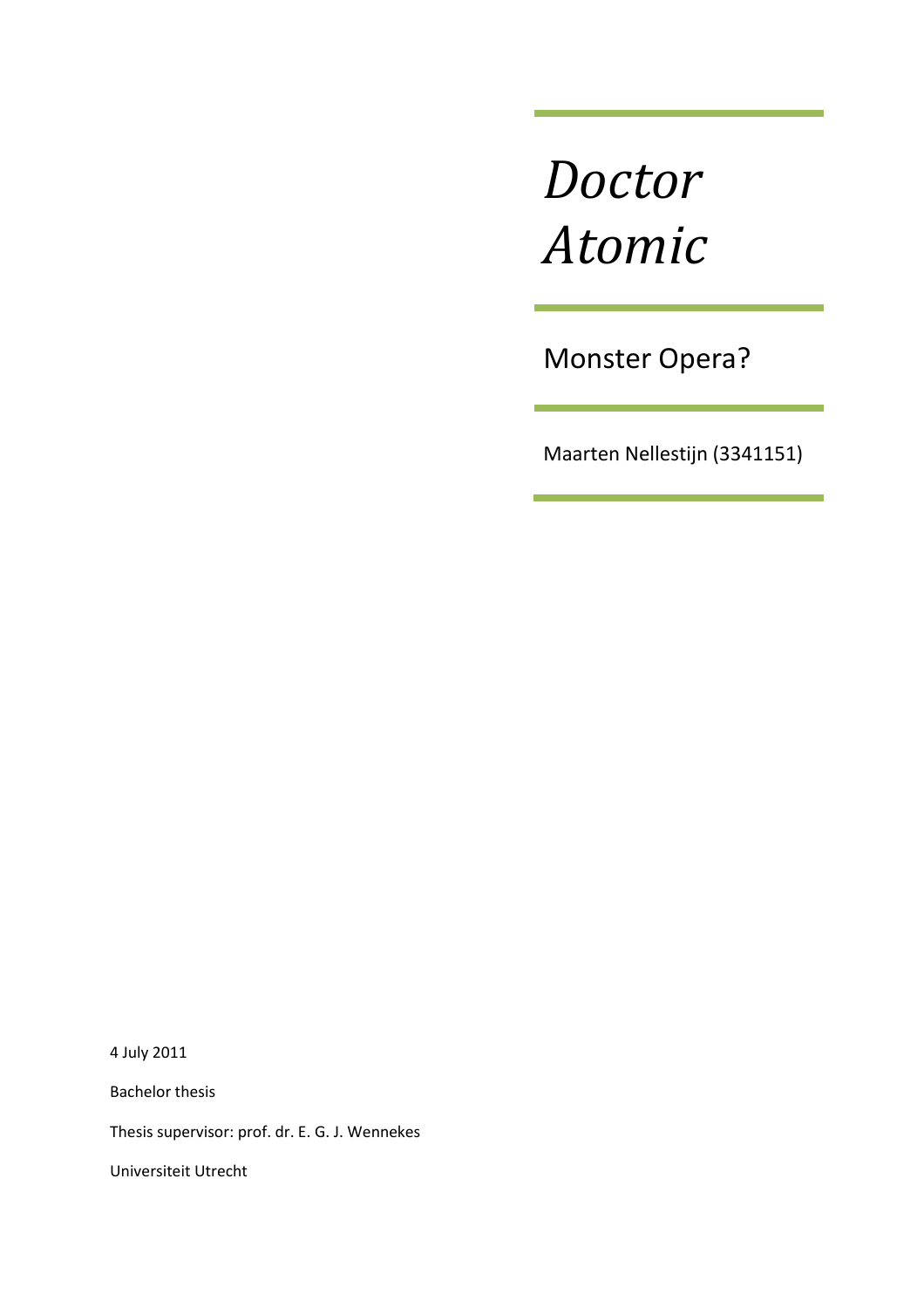# **Contents**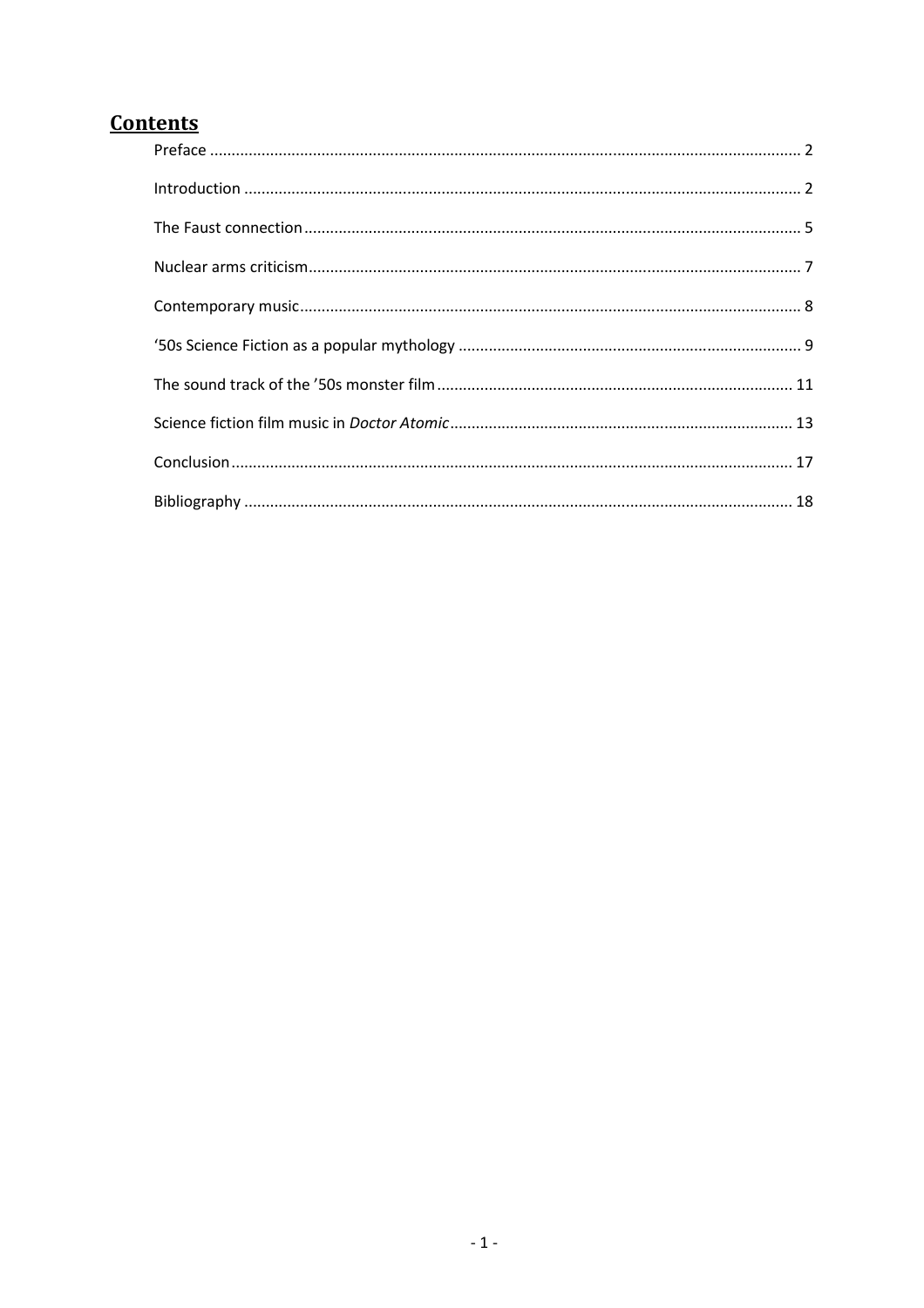# **Preface**

During my research, I have used a DVD of the 2007 performance of *De Nederlandse Opera* of *Doctor Atomic* in combination with the score of the 2005 premiere, because the 2007 score or a 2005 recording were not available to me. There were some changes made mainly to the choir passage during the overture and to Kitty Oppenheimer's vocal part, but I do not believe these were problematic for my inquiry. Furthermore, I have chosen to limit myself to English language reviews of performances of *Doctor Atomic;* the reviews were written in response to different performances*.* The staging was radically changed for the performance at *The Met* in 2008, and this time directed by Penny Woolcock. Nevertheless, the musical aspects of *Doctor Atomic* are central to the reviews discussed, and musical revisions were again minor. I have use the article 'The Emperor's New Opera: John Adams' *Doctor Atomic* and the Future of Classical Music' by Robert Fink<sup>1</sup> as my starting point for this reception study. A more thorough study of the reception of the opera could be made in the future, also including Dutch reviews. Citations are taken from the original texts verbatim, and may therefore include possible inconsistencies in their spelling.

# **Introduction**

l

The opera *Doctor Atomic* (2005) by John Adams and Peter Sellars deals with, in Adams' words, '*the* great mythological tale of our time', namely the events leading up to, and including, the first atomic bomb explosion in the history of mankind on the  $16<sup>th</sup>$  of July, 1945, at the Trinity test site in the New Mexico desert.<sup>2</sup> The opera seems to cross the border between mythology and history in a rather intriguing way. The not uncontroversial libretto by Peter Sellars is comprised of pre-existing material ranging from poetry by Charles Baudelaire and Muriel Rukeyser, to extracts from the *Bhagavad Gita*, scientific literature, secret documents, and recollections of people somehow involved in the Trinity events involving conversations between the protagonists.<sup>3</sup> Not only does the opera cross the boundary between accepted historical fact and the domain of fiction, it seemingly also transgresses the divide between high and low culture. Adams titled the opera *Doctor Atomic* because he wanted 'something that had more of a populist ring to it', and thought it 'resonated with science fiction and the American middlebrow impression of scientific geniuses.<sup>14</sup> In an interview

<sup>&</sup>lt;sup>1</sup> Robert Fink, "The Emperor's New Opera: John Adams' *Doctor Atomic* and the Future of Classical Music" in the thus far unpublished *Oxford Handbook of Opera*,

http://ucla.academia.edu/RobertFink/Papers/162731/The\_Emperors\_New\_Opera\_John\_Adamss\_Doctor\_Ato mic\_and\_the\_Future\_of\_Classical\_Music, accessed on 6-4-2011.

<sup>2</sup> John Adams, *Hallelujah Junction* (New York: Farrar, Straus and Giraux, 2008), 273.

<sup>&</sup>lt;sup>3</sup> Originally Adams and Sellars envisaged a collaboration with Alice Goodman, who also wrote the libretti for *Nixon in China* and *The Death of Klinghoffer*. Critical reception of the opera overall was positive, but the libretto mostly was lamented by the same critics. See Robert Fink's article mentioned above.

<sup>4</sup> John Adams, *Hallelujah Junction*, 276.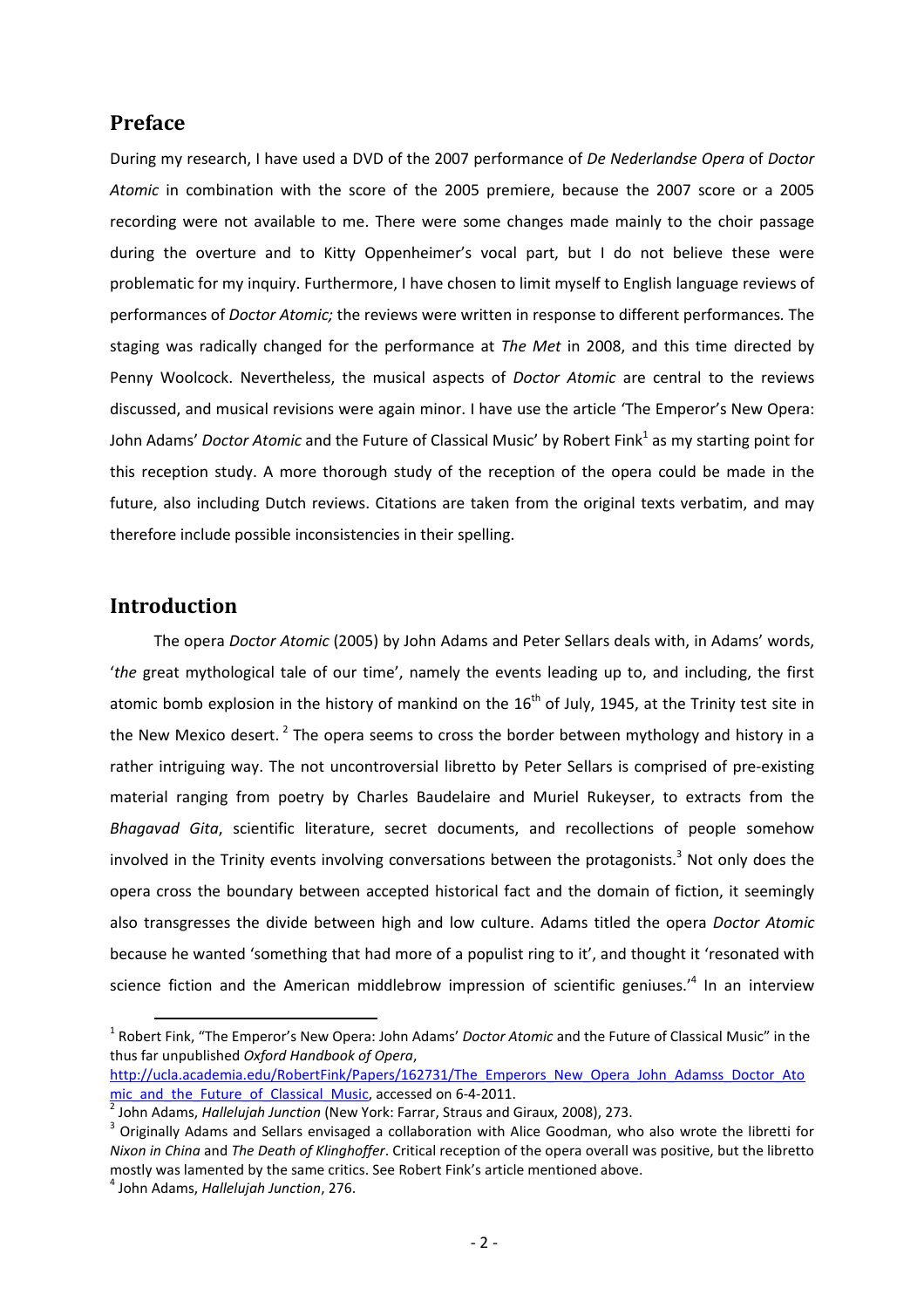taken by Thomas May in February 2005, Adams was asked 'what was the first musical impulse [he] had for the opera', and responded that he first thought about science fiction films of 'the late '40s and early '50s, and finally decided to work with the idea of using 'Varèse and science-fiction music' as a starting point. In the interview, he sketched a typical plot, featuring 'a nuclear explosion in the desert [… which] would result in some disturbing phenomenon, something frightening and threatening.<sup>,5</sup> In another interview Adams stated: 'I did want to give somewhat of the feel that this story and these characters had risen to the level of popular culture. So there are moments when the music [conveys] that frisson of 1950s sci-fi movies. […] I want to present it […] with a sense of grace and accessibility.<sup>16</sup> How this source of inspiration finally crystallised into actual music, does not become clear in the interviews. Nevertheless, when hearing the opera, perhaps it is not difficult to imagine hearing the reverberations of the sounds of science fiction. For me, this is reason to look deeper into the score to assess whether there is a connection.

A striking aspect of *Doctor Atomic* is its high degree of dissonance, in comparison with many earlier Adams compositions. This dissonance is perceived in different ways in critical reviews of the work's performances. Some heard 'sounds and noises that are reminiscent of the *musique concrete*  of Varese' and 'lyrical outbursts [including] the rhythms of Stravinsky, the orchestral brawn of Wagner, and the finish and colors of Ravel<sup>'7</sup> or felt the music 'weds a cool Stravinskian precision and rhythmic vitality with a kind of seething Wagnerian dread. Rapid caffeinated figures dart around the orchestra like hyperactive electrons.<sup>8</sup> Others felt the music indeed owes something to science fiction: 'Skittish instrumental lines come close to sounding like riffs from a serialist score. […] You hear evocations of sci-fi film scores and bursts of Verèsian frenzy.<sup>,9</sup> 'Many of these sounds are familiar from the forbidding archives of modern music past, not to mention a hundred sci-fi movies. There's a sense in "Doctor Atomic" that Adams is mobilizing the entire ghoulish army of twentiethcentury styles.'<sup>10</sup>

Does *Doctor Atomic* actually refer to science fiction, and if, which science fiction, and how? My hypothesis is that *Doctor Atomic* indeed is meant to refer to a kind of '50s science fiction films. To be more precise, I believe *Doctor Atomic* refers to the genre of nuclear monster films, in which a monster angered by a nuclear test threatens civilisation. Secondly, I believe it is certainly possible for a spectator familiar with this type of films to perceive the references made in *Doctor Atomic*. What elements facilitate this connection? Is it just the music? This, I believe, would be hard to argue. While

<sup>5</sup> Thomas May, "John Adams on *Doctor Atomic*" in *The John Adams Reader*, ed. Thomas May (New Jersey: Amadeus Press, 2006), 225-6.

<sup>6</sup> Mark Wilson, "*Doctor Atomic* to Premier in San Francisco" in *Physics Today*, September 2005.

<sup>7</sup> Marilyn Tucker, "Doctor Atomic by John Adams" in *American Record Guide*, January/February 2006.

<sup>8</sup> Jeremy Eichler, "An opera that hovers on threshold of the nuclear age" in *The Boston Globe*, 16 October 2008.

<sup>9</sup> Anthony Tommasini, "Countdown to the Eve of Destruction" in *The New York Times*, 3 October 2005.

<sup>10</sup> Alex Ross, "Countdown" in *The New Yorker*¸ 3 October 2005.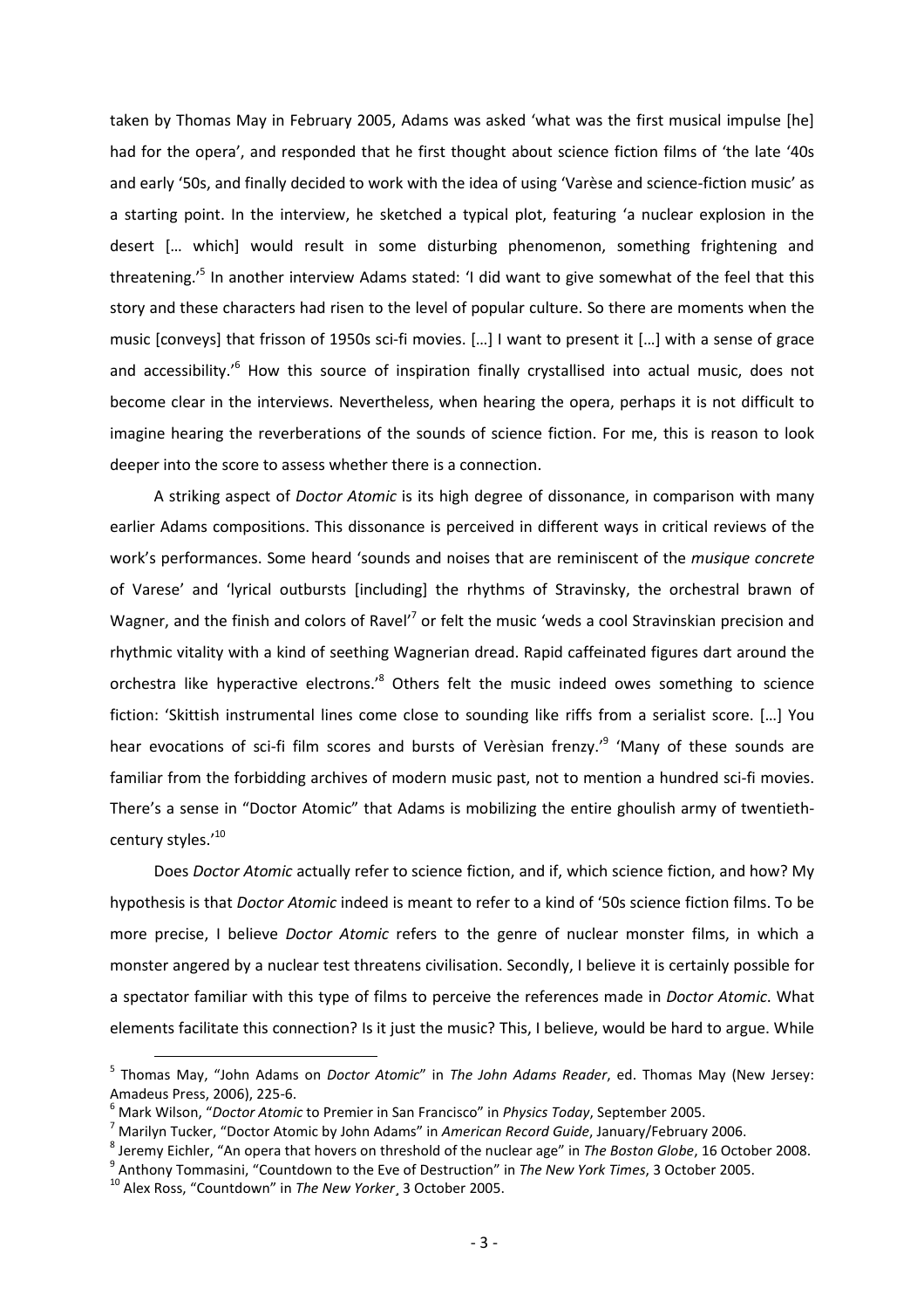of course there exist certain musical clichés in the genre discussed, the music of '50s science fiction depends on a pre-existing musical tradition. What makes it science fiction film music is the fact that it is used in a film. The use of these aforementioned clichés certainly underlines the connection, but the plot has an important part in this association. In the opera, the explosion in the desert does not bring forth terrible monsters, but there do seem to be certain mythological forces at work.

The online Oxford Dictionary defines 'myth' as 'a traditional story, especially one concerning the early history of a people or explaining a natural or social phenomenon, and typically involving supernatural beings or events.'<sup>11</sup> While *Doctor* Atomic and the science fiction films discussed here are generally not concerned with the origins of our culture or species, they tend to mystify twentieth century technological developments, and fantasize on their consequences for the future. In this, it functions as a parable concerning the possibilities, responsibilities, threats and progresses emanating from this modern technology. In 1984 Jacques Derrida argued that, while nuclear arsenals were certainly knowable and existent, the scenario of a nuclear war only 'has existence through what is said of it', and because it is in a way unknowable, 'a fable, then, a pure invention: in the sense in which it is said that a myth, an image, a fiction, a utopia, a rhetorical figure, a fantasy, a phantasm, are inventions.<sup>12</sup> From this perspective, the atomic bomb and its implications form an ideal basis for a modern mythology, and through this mythological component, for nuclear arms criticism. As with much of '50s science fiction, *Doctor Atomic* seems to express a distrust of nuclear weaponry. In the spring of 2009, an article by Mitchell Cohen appeared in *Dissent Magazine*¸ condemning the opera as 'reactionary'. According to Cohen, it is reactionary because it imposes an aged 1960s 'experience' on a subject to which its relation is 'imaginary'. *Doctor Atomic*'s mode of critique is one that demands not to 'touch the natural order of things', and therefore a conservative one, Cohen says.<sup>13</sup> Whether his critique is deserved or not, a critical message can be read, and was read, in *Doctor Atomic.* 

In this thesis, I will examine how Adams and Sellars described the mythological dimension of *Doctor Atomic,* and how this dimension is connected to nuclear arms criticism. I will discuss the type of science fiction film I think *Doctor Atomic* refers to, and will compare the 2007 performance of *De Nederlandse Opera* with a number of these films. For this, I have chosen three science fiction films in the nuclear monster genre, namely *The Beast from 20,000 Fathoms* (directed by Eugene Lourie, 1953), *Godzilla* (the original Japanese title is *Gojira.* Directed by Ishirô Honda, 1954) and *Them!*  (directed by Gordon Douglas, 1954). I have chosen these films because of their popularity, and their influence on future films in the genre. I will discuss these films in terms of their music, plot

<sup>11</sup> "Myth" in *The Oxford Dictionary Online*,

http://oxforddictionaries.com/view/entry/m\_en\_gb0545790#m\_en\_gb0545790, accessed on 7-4-2011.

<sup>&</sup>lt;sup>12</sup> Jacques Derrida, "No Apocalypse, Not Now (Full Speed Ahead, Seven Missiles, Seven Missives)", translated by Catherine Porter and Philip Lewis, in *Diacritics,* Vol. 14, No, 2, summer 1984, 23.

<sup>13</sup> Mitchell Cohen, "The Damnation of Doctor Atomic" in *Dissent Magazine*, spring 2009, 79-81.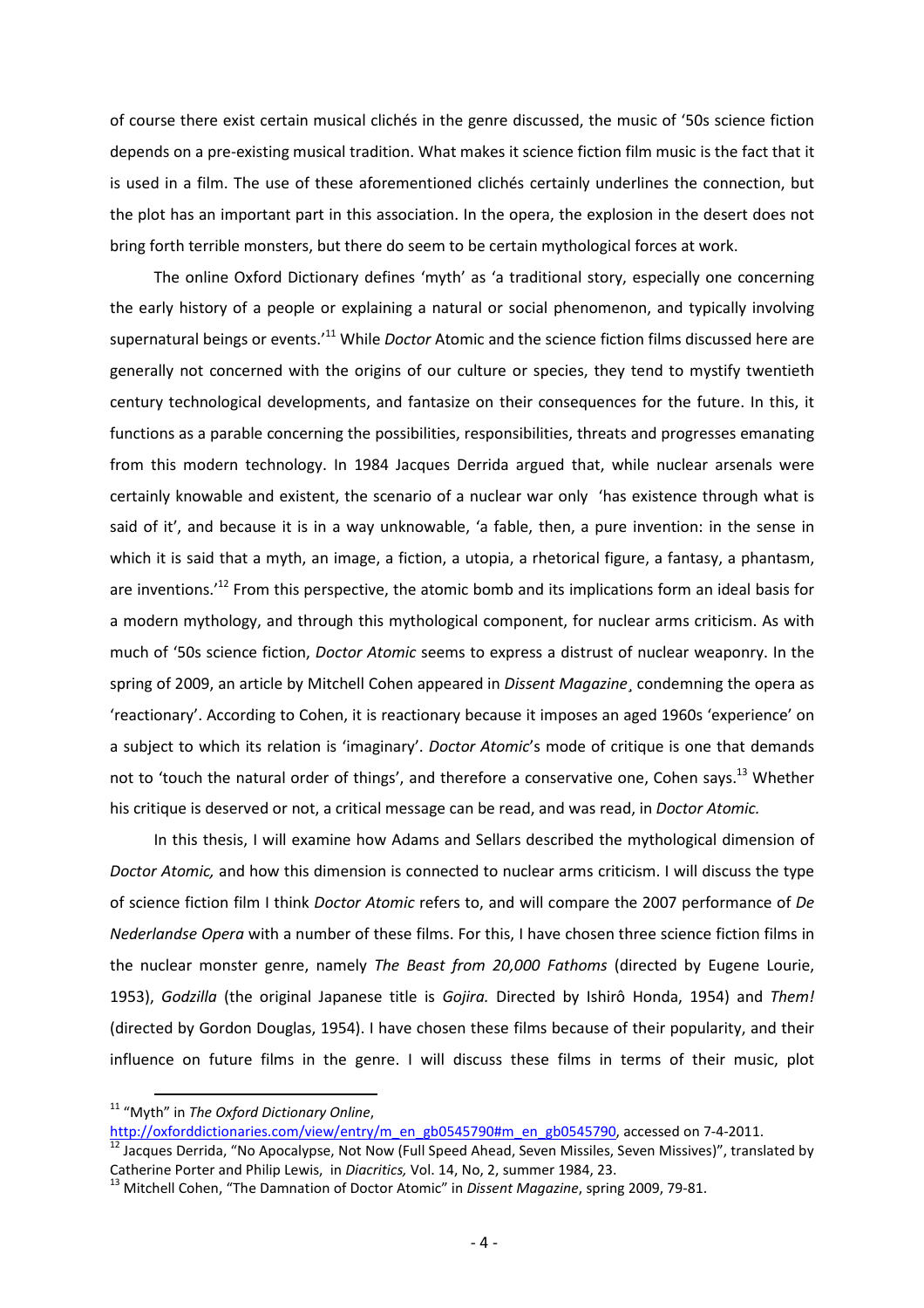characteristics, resemblance to mythology and nuclear arms criticism. Subsequently, I will compare these elements to general aspects of *Doctor Atomic*, and will examine a few selected scenes that show resemblance to the music of the aforementioned films.

*Doctor Atomic*, as do many other Adams works, contains references to different styles of music, and uses these to convey musical meaning. For example, the duet 'Am I in your light' arguably refers to a Debussyesque style, in order to set an intimate atmosphere. One may find parts in the opera suggesting a connection with Benjamin Britten's *War Requiem*. Needless to say, I do not want to imply *Doctor Atomic* refers only to science fiction, but reference to it is used in order to create a certain atmosphere.

#### **The Faust connection**

The idea for an opera on J. Robert Oppenheimer came from Pamela Rosenberg, the then general director of the San Francisco opera. She envisioned an opera about an 'American Faust', and thought Adams was the composer suited for the job. Adams and his long-time collaborator Peter Sellars had previous experience with operas dealing with twentieth century historical subjects. Their collaboration had led to the acclaimed *Nixon in China* (1987) and the controversial *The Death of Klinghoffer* (1991). Rosenberg suggested that Oppenheimer's role in the development of the first atomic bomb had a 'latter day "pact with the Devil" implication. Oppenheimer's eventual fall from political grace and public humiliation mirrored the Faust myth.<sup>14</sup> Adams and Sellars originally planned the happenings in the opera to span from the conception of the bomb, to Oppenheimer's fall from grace eight years later at the hand of Edward Teller. Eventually, a shorter timespan proved to be more workable.<sup>15</sup> This change of plans was not just made out of practical considerations. Adams argued in retrospect that the Faust analogy was not particularly apt, because the scientists working on the bomb probably felt immense pressure to outpace the Germans who, according to American intelligence, were working on a similar project. Adams pleads that 'there was no reason not to believe that their efforts were anything other than patriotic and devoted to saving civilization as they knew it.<sup>16</sup> The opera would be more about the scientists' struggle with the moral implications of the project.

But still, the idea that Oppenheimer's struggle should be presented in a kind of mythological way was there to stay. 'There was something about the unlocking of these forces [contained by the nucleus] by human intellectual effort that was ripe for a mythic treatment. The manipulation of the atom [….] was *the* great mythological tale of our time […] beyond all, it was a parable about ecology

<sup>14</sup> John Adams, *Hallelujah Junction,* 271.

<sup>15</sup> Ibid., 275-6, Thomas May, "John Adams on *Doctor Atomic"*, 219.

<sup>16</sup> John Adams, *Hallelujah Junction*, 275.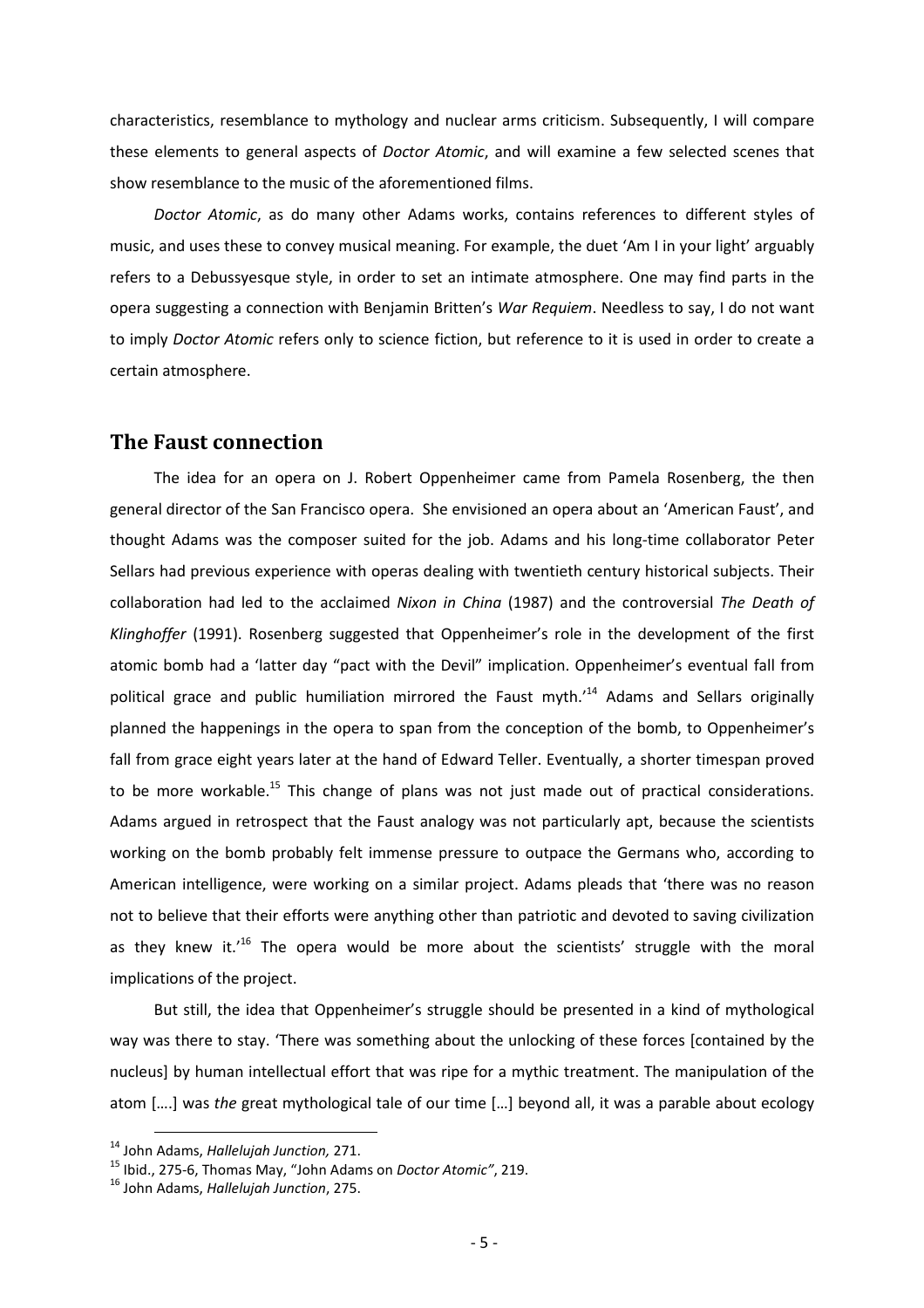[...] would we succumb like one of those vainglorious Greek or Norse gods, overcome by our imagined sense of power and unable to measure its destructive potential until it was too late to pull back from the brink?'<sup>17</sup> Adams argued that, like with *Nixon in China* and *The Death of Klinghoffer*, the subject was in a way archetypical, able to 'summon up in a few choice symbols the collective psyche of our time.<sup>18</sup> 'The story, compelling and even romantic from the start, became even more iconic over time, especially when the main characters and their personal narratives became public.' Shortly after the war, Oppenheimer gained status as a 'virtual media star, second only to Einstein in the public's image of the "genius" scientist.'<sup>19</sup>

Not only Adams considered the mythological treatment viable. Sellars saw it too, and connected it to a moral stance in an interview taken for the occasion of the 2007 work's performance in the Netherlands: '[…] we could not show Hiroshima [or Nagasaki] on stage […] because art has its limitations, like science. And nothing we can do as artists equals the scope and the horror, and what Samuel Beckett called "the unspeakable of our century" as well. And so, John and I have chosen […] essentially a 24 hour period into the first atomic bomb test, with the audience knowing subsequently there will be Hiroshima. In this case, very much like the Greek dramatists, it's helpful to take a mythological subject that the audience already knows. They already know what happens later in the story, so it becomes interesting to watch the steps leading up to the conclusion that the audience already recognizes.'

Although the opera is based on historical events, and much emphasis is placed on the use of actual historical documents in its libretto, we must not forget that, for example, poetry and religious texts were also used. Adams pleads that, especially in the case of Oppenheimer, poetry would be a good way to give him more personal depth. '[H]e and his wife had little coded signals to each other that were based on Baudelaire lines or some such text. When he was a seventeen-year-old undergraduate at Harvard, he and his roommates would have sonnet writing contests. So it's appropriate, and no stretch of the imagination, that in this opera Oppenheimer would express his deepest thoughts in great poetry.<sup>'20</sup> But regardless of the characters' familiarity and affinity with the poetry in question, it does not reflect their actual thoughts and feelings during the real proceedings. While not directly mythological, it adds a layer of fiction. However, there is more. On the evening of the test, a thunderstorm breaks out. While this actually happened at the night of the real test, so much stress is placed on this storm and its threatening nature, that it seems like earth's warning against the events that will follow. Some of the scientists fear the possibility that the explosion will ignite the earth's atmosphere, which was actually disproved long before the real test. Pasqualita and

l <sup>17</sup> Ibid., 273-274.

<sup>18</sup> Thomas May, "John Adams on *Doctor Atomic"*, 235.

<sup>19</sup> John Adams, *Hallelujah Junction,* 269.

<sup>20</sup> Thomas May, "John Adams on *Doctor Atomic"*, 223-224.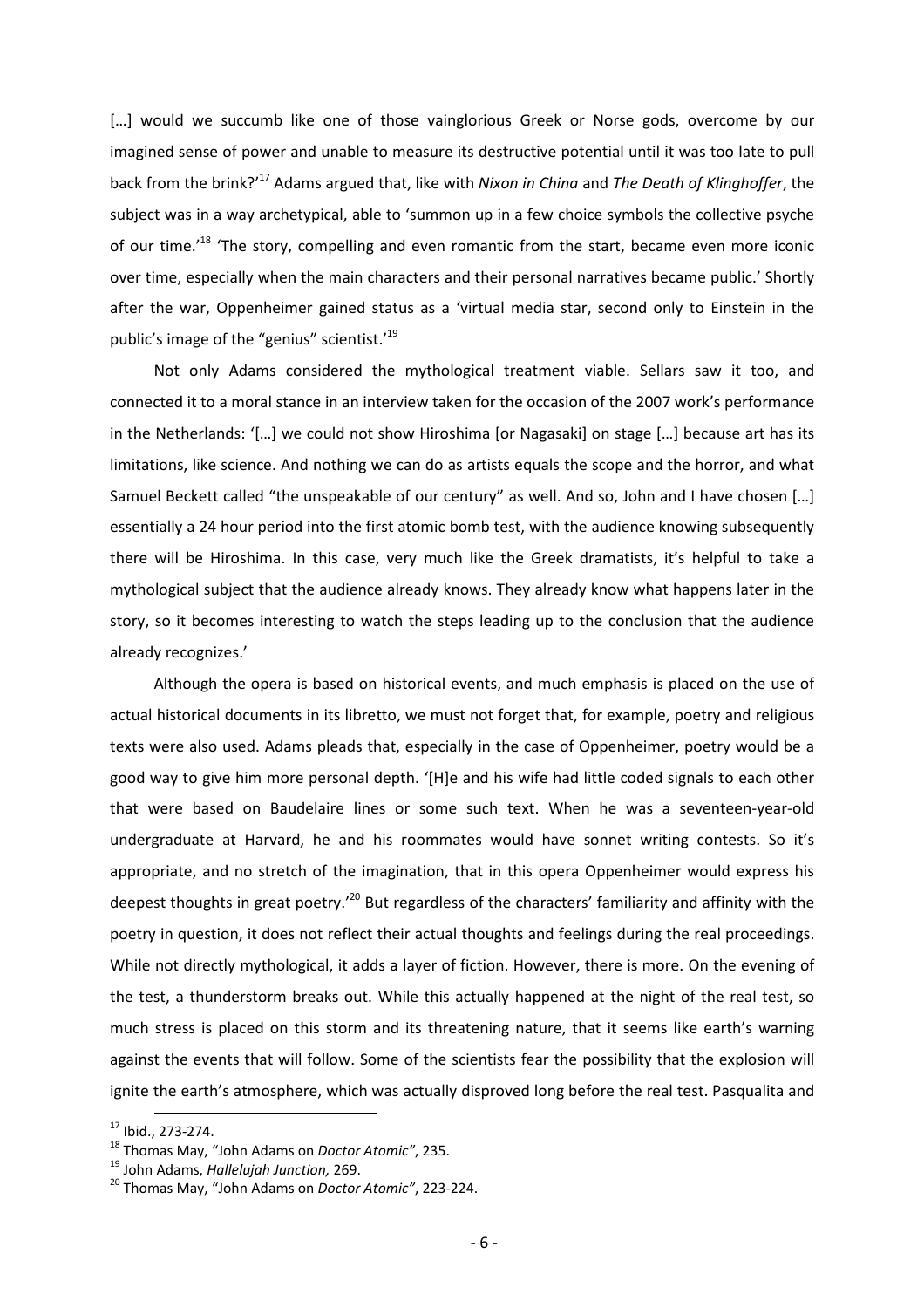Kitty Oppenheimer seem to represent a kind of otherworldliness, and function as the work's consciousness. Pasqualita evokes a Tewa religious setting through her text, and Kitty's ominous 'Easter Eve 1945' (after a Muriel Rukeyser poem) gives us a glimpse of the world to come. This is not just reminiscent of *das ewig Weibliche* of the Faust legend (for which Adams himself argues)<sup>21</sup>, but also evokes a certain earth-motherly notion, similar to the Greek myths of Rhea and Gaia. The conflict of conscience is raised to a conflict between nature and technology. Direct reference to existing mythology is made through an apocalyptic chorus on an extract of the *Bhagavad Gita*.

## **Nuclear arms criticism**

Adams does not consider his music to be centred on political or moral criticism, despite of the subjects of his operas made in collaboration with Sellars. 'It's going to take another few decades for the whole "CNN opera" reference to be laid finally to rest. It's a pain in the butt, but its cuteness will eventually have no meaning. Nor do I like it when people use the term "political", as in "Mr. Adams is fond of political themes for his stage works."' 'I'm not interested in lecturing my audience, teaching a social parable in the manner of a Brecht *Lehrstück*.<sup>22</sup> While Adams certainly is aware of the moral conflict involving the atom bomb, he does not explicitly speak about a critical agenda. He does however speak about a more abstract ecological conflict, and the scientists' moral dilemma, as noted in the paragraph above.

 In an interview in *Bulletin of the Atomic Scientists* Sellars echoes the same sentiment: 'We live in an age where everything is so heavily propagandized and organized to convince you of something and to make you buy something. So that's one thing as an artist I'm proud not to do. Around 4,000 people will leave the performance with 4,000 different experiences and that's so wonderful. My job is not to tell you what to think, it's just to make you think. [...] What you must think, is up to vou.<sup>'23</sup> An expression of moral neutrality through a politically charged statement is suspect, especially when it comes from Sellars, occupying a position as lecturer at UCLA lecturing about 'Art as a Moral Action'.<sup>24</sup> In the 2007 interview discussed above, he expressed a strongly critical opinion: '[...] not one nuclear weapon is a good thing. […] That they exist in the world is already a danger to everyone. They must all be eliminated […] So, to once again bring up the atomic topic, to put it on people's minds […] nobody goes around talking about the atomic menace. Everybody is just happily shopping, and nobody really thinks about it.' <sup>25</sup>

<sup>21</sup> John Adams, *Hallelujah Junction*, 285.

<sup>22</sup> Thomas May, "John Adams on *Doctor Atomic"*, 229, 235.

<sup>23</sup> "The Bulletin Interview: Peter Sellars" in *Bulletin of the Atomic Scientists* Vol. 64 No. 1, March/April 2008, 15. <sup>24</sup> Since 2007. I could not confirm whether he still occupies the post at UCLA.

<sup>25</sup> "Interview with Peter Sellars" on *John Adams: Doctor Atomic. DVD. Directed by Peter Sellars. 2008; The Netherlands: Opus Arte, 2008.*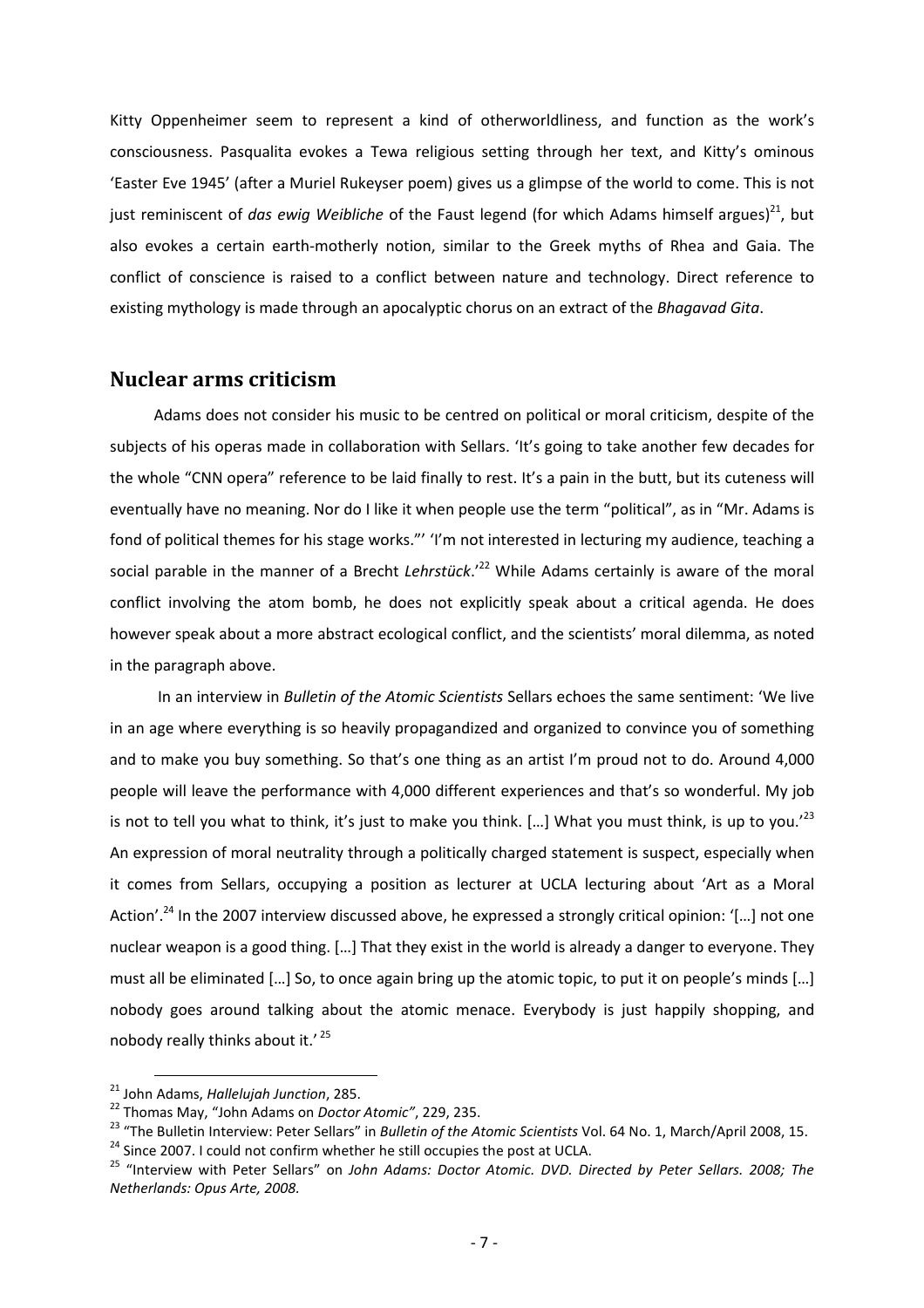There are many aspects of *Doctor Atomic* which one might interpret as aimed towards nuclear arms criticism. Oppenheimer's conversion from his initial refusal to hear other scientists' objections to an attack on Japan, to awareness of the moral implications of his actions, is central to the opera. The bomb hanging over a baby's crib in 'Rain over Sangre de Cristos' seems to symbolise a threatening loss of innocence. And the explosion itself is not depicted neutrally at all: the sound of shrieking babies during the actual explosion precludes any sense of objectiveness. After the explosion a woman can be heard asking in Japanese for water, and her lost husband. The lines spoken by her were supposedly spoken by actual Hiroshima survivors shortly after the impact. $^{26}$ 

# **Contemporary music**

In his autobiography, Adams expresses dissatisfaction with much of twentieth century music. He is especially referring to twentieth century music as practised by Pierre Boulez, Milton Babbitt or Karlheinz Stockhausen, according to Adams composers with 'a posture of dispassionate scientific investigation as their operative model.<sup>'27</sup> He describes his own maturing as a composer as a conflicting process, having felt at loss with what he saw as the lack of potential for expressivity in modernist compositional techniques, atonal techniques in particular. 'The expressive potential [of tonal harmony] was obvious. But tonality […] made possible musical statements that were both varied and unified. […] atonality, rather than enriching the expressive palette of the composer, in fact just did the opposite.' 'But atonality, [...] rather than being the Promised Land so confidently predicted by Schoenberg, Boulez, and Babbitt, proved to be nothing of the kind.<sup>28</sup> But at the same time, as a composer he seems to have felt obliged to take these musical developments seriously. 'Boulez, however, caused me endless cognitive dissonance because he was an indisputably expert musician, […] who possessed the intellectual powers to stake out and defend his positions.' He even once wrote a letter to Leonard Bernstein to chide him for the sentimentality of his *Chichester Psalms*  in order to vent his own frustrations over the contemporary musical developments, writing, 'What about Boulez?'<sup>29</sup>

After a long time of experimenting with different methods of composition, from a piano quintet to Cage-inspired electronic music created by splicing tapes, feeling that he 'had not found a voice [...] on which to build a musical language', <sup>30</sup> he composed *Phrygian Gates* in 1977, inspired by Terry Riley's *in C* and music by Philip Glass and Steve Reich. While Adams' style quickly evolved

<sup>26</sup> John Adams, *Hallelujah Junction,* 291.

 $27$  Ibid., 31.

<sup>28</sup> Ibid., 104, 106-7.

 $^{29}$  Ibid, 31-2.

 $30$  Ibid., 87.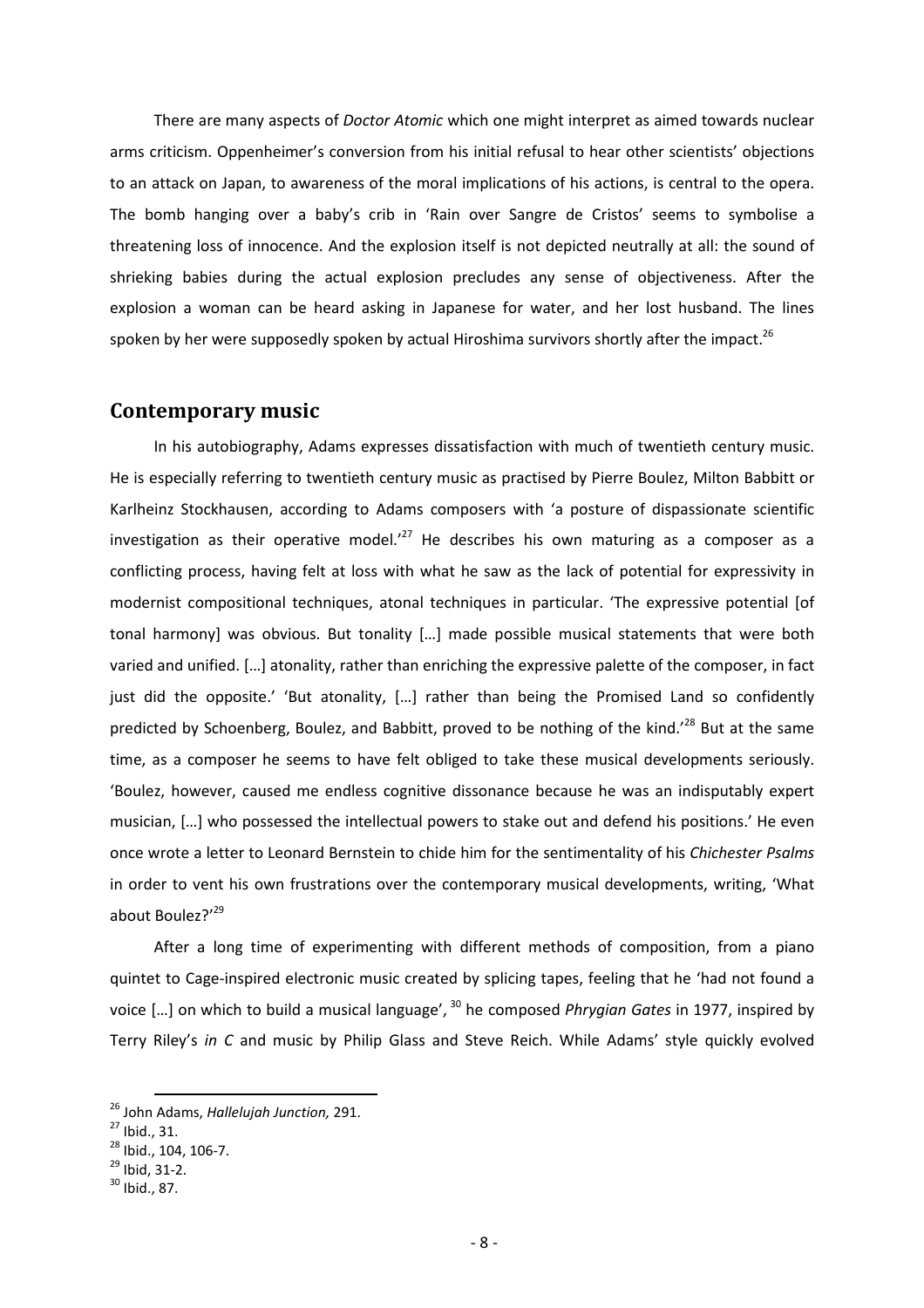beyond minimalism's ethos of simplicity and repetition, its workings permeate famous later works ranging from *Nixon in China* to *On the Transmigration of Souls* (2002).

As noted in the introduction, many critics noted *Doctor Atomic*'s modernist feel. Perhaps to Adams the story of the creation of a terrible weapon by scientific reasoning was best expressed by using serialist-like music. In *Hallelujah Junction*, he talks about how he experiences Webern's music, and that of composers inspired by it: 'The music of Webern, presented to me in the classroom as paradigm of modern sensibility, was unique, original, personal. But expressively it made me feel tight and constricted, its defining characteristic an emotional parsimony that, when taken up by later practitioners of that style, was most of the time bleak and unfeeling.'<sup>31</sup>

Science fiction film music has a tradition of the use of modernist techniques, as University of Texas PhD candidate Lisa M. Schmidt argues. '[A]vant-garde musical tropes [such as atonal techniques and synthesized or electronic sounds] were adopted to represent an incommensurable idea: that which is non-human, alien or monstrous.<sup>32</sup> As noted in the introduction, it is not possible to see science fiction film music as entirely separate from pre-existing musical genres. But in the context of *Doctor Atomic*¸ it also becomes difficult to do the opposite. References to twentieth century music can just as well be interpreted as references to science fiction. Herein lies a possible danger to my hypothesis. However, later on I will establish a direct link between the music of *Doctor Atomic* and the three discussed films.

# **'50s Science Fiction as a popular mythology**

As stated in the introduction, Adams said he sought inspiration in a type of '40s and '50s science fiction films featuring a typical plot starting with an explosion in the desert with terrible consequences. In the '40s there already existed a tradition of monster films that walked the thin line between science fiction and horror, such as *Dr. Jekyll and Mr. Hyde* (directed by Victor Fleming, 1941), and there were films in which mad scientists experimented with nuclear rays to do terrible things, such as *Doctor Cyclops* (directed by Ernest B. Schoedsack, 1940). *The Day the Earth Stood Still* (directed by Robert Wise, 1951), certainly contained strong nuclear arms criticism. In this film a man from outer space, Klaatu, is sent to earth with a robot companion to negotiate with the world powers about nuclear disarmament. By his reasoning, earth's nuclear arsenal forms a threat to life on other planets. If mankind does not comply with his employer's demands for total disarmament, it will face total annihilation.

l  $31$  Ibid., 104-5.

<sup>&</sup>lt;sup>32</sup> Lisa M. Schmidt, "A Popular Avant-Garde: The Paradoxical Tradition of Electronic and Atonal Sounds in Sci-Fi Music Scoring" in *Sounds of the Future: Essays on Music in Science Fiction Film* ed. Mathew J. Bartkowiak (North Carolina: McFarland & Company, Inc. Publishers, 2010), 38.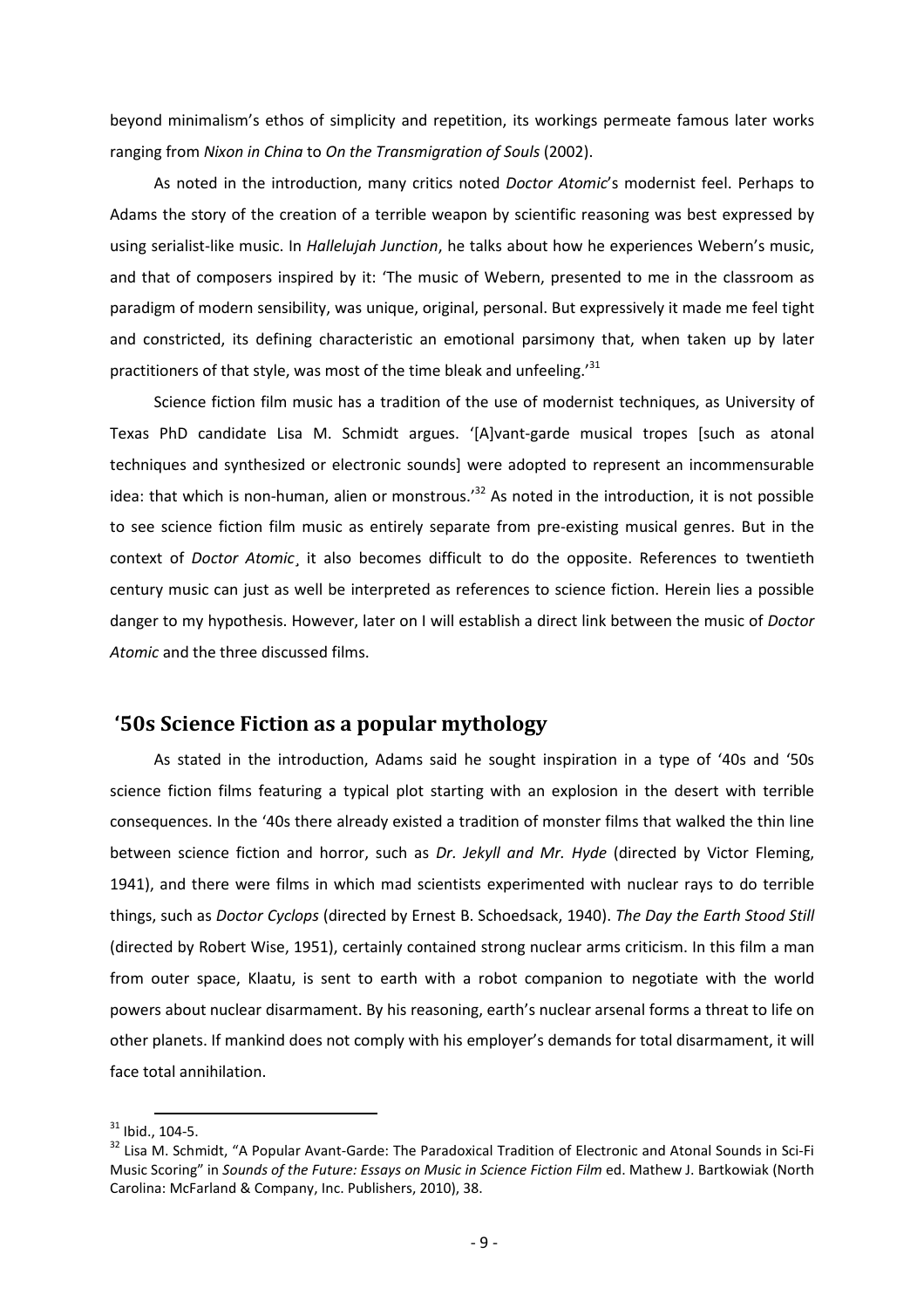But these films barely resemble the type of film described by Adams. The first film in the heavily clichéd nuclear monster genre was *The Beast from 20,000 Fathoms* (from here on referred to as *Beast)*. In this film, an atomic test on Antarctica awakens a frozen dinosaur (a fictional *Rhedosaurus*), which consequently sets course for New York to return to its prehistoric nesting grounds. A scientist involved in the arctic nuclear test, professor Tom Nesbitt (Paul Hubschmid), sees the monster, but is not believed when he tries to warn his peers. With the help of a fellow witness, he finally convinces palaeontologist Thurgood Elson (Cecil Kellaway) of the monster's existence. Elson is mostly concerned with studying the monster in order to learn its secrets, while Nesbitt, assisted by the beautiful female doctor Lee Hunter (Paula Raymond), sees its potential danger and advocates to destroy it. Elson perishes in an attempt to make contact with the monster. When the monster finally reaches New York through the Atlantic current, the army attempts to destroy it, but is confronted by a deadly prehistoric disease carried in its blood. The monster is finally defeated after shooting it with a bullet containing a rare radio isotope and setting it on fire, simultaneously destroying the disease.

This typical plot, a deserted location with a nuclear explosion, nature taking revenge in the form of an angered or mutated monster of some kind, alarmed and/or curious scientists accompanied by their beautiful female assistants, and natural hindrances seemingly preventing the monster's destruction, was mirrored many times. Perhaps the most iconic example is the Japanese film *Godzilla*. It is the first instalment in a series of 28 films, of which the last was released in 2004. It tells about a mythological dinosaur-like monster living under sea, angered and possibly mutated by nuclear radiation due to American nuclear bomb testing, and wreaking havoc by setting Tokyo on fire. The film starts with a scene depicting a fishing boat witnessing a distant nuclear explosion, after which some of the fishermen fall ill. In the film, natural balance is upset by the nuclear explosion, leading to nature avenging itself in the form of the monster *Godzilla*. The fishing boat episode is analogous to the *Lucky Dragon* incident in March 1954, where an actual Japanese fishing boat was accidentally exposed to fallout from a thermonuclear bomb test on Bikini Atoll, leading to the sickness of several of the crew members, and the death of one of them six months later. In the film, of course, there is a scientist, Dr. Yamane (Takashi Shimura), who wants the monster preserved in order to study it. The monster proves immune to conventional weapons, and finally a colleague, Dr. Serizawa (Akihiko Hirata) helps by sacrificing himself and using his invention, an 'oxygen destroyer', to stop Godzilla. In the end, Dr. Yamane expresses his concern that further nuclear experiments will bring forth more monsters like Godzilla: 'I don't think that was the only Godzilla. If they keep experimenting with deadly weapons another Godzilla may appear somewhere in the world.'

*Them!* does not start with an actual explosion, but this time actually use the New Mexico desert as its locus. The film's story plays a few years after the Trinity test. Its fallout led to the mutation of common ants into gigantic and ferocious monsters. The military appeals to three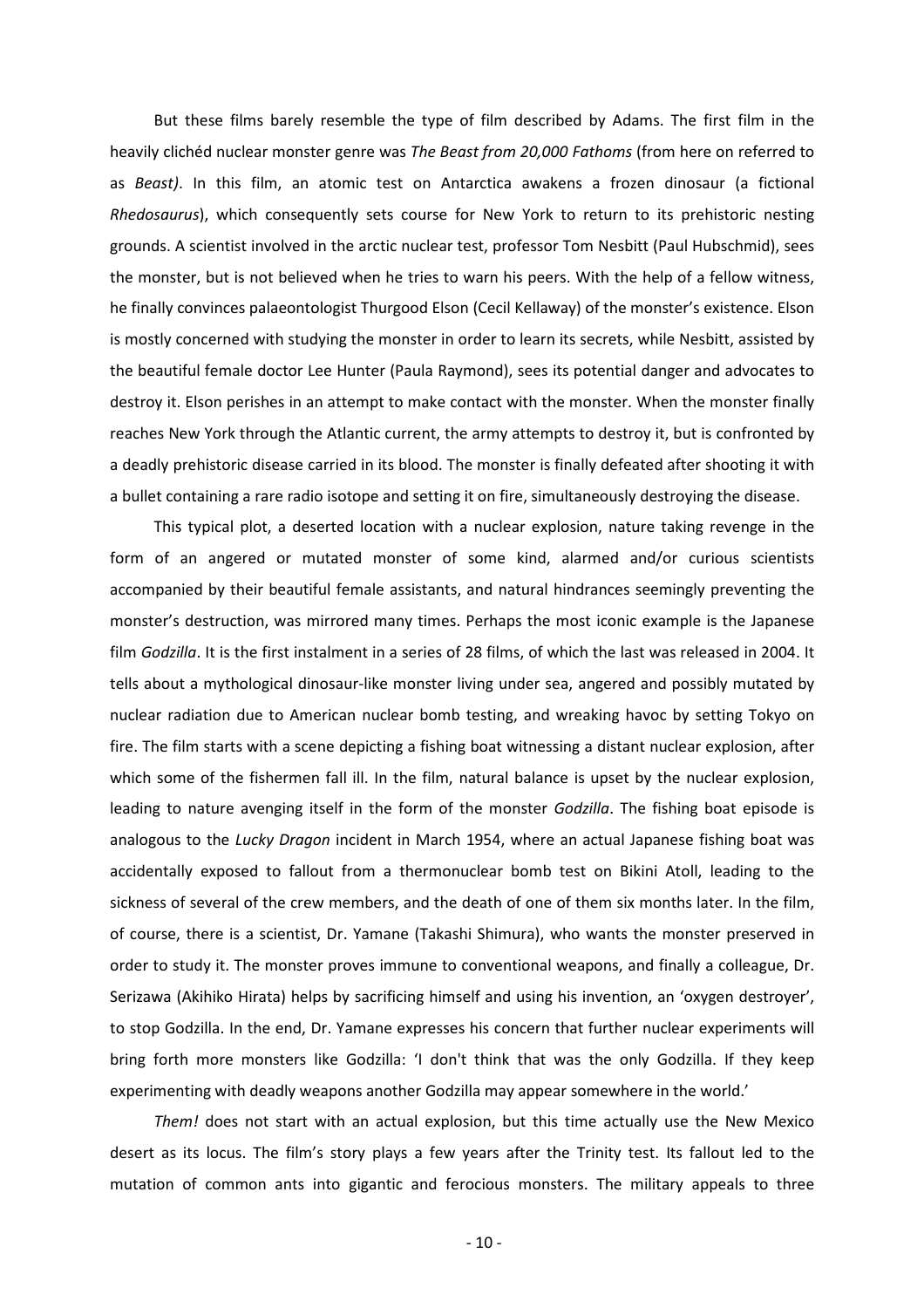scientists, of course one of them a beautiful female assistant, to help and stop the pending apocalypse brought on by the ants. After destroying the anthill in the desert, they discover that a few queens hatched and escaped to lay their eggs elsewhere. One of the queens settles itself in the sewers of Los Angeles. In the end, the army saves the day, but with a warning against the consequences of nuclear testing, as with *Godzilla*. Responding to two soldiers expressing the concern for the results of these tests, doctor Medford (Edmund Gwenn) concludes: 'When man entered the atomic age, he opened a door into a new world. What we'll eventually find in that new world, nobody can predict.'

There are many more examples of monster films from the '50s concerned with one form or another of nuclear arms criticism. While the films discussed do not all start with an explosion in literally a desert, I do think they fit Adams' description of the type of science fiction film he refers to. *Doctor Atomic* does not deal with the bomb in a metaphorical way, using a monster, but it deals with the actual bomb, and it does offer a critical perspective. As previously argued, it does have mythological aspects. Apart from their fear of Nazi Germany beating them to the clock, the scientists are motivated by a certain curiosity. Some of them are concerned with the moral implications of creating a weapon of such great potency, or are even afraid of the possibility that the earth's atmosphere will ignite due to the test's explosion, with apocalyptic results. Perhaps *Doctor Atomic'*s monsters live in the imagination of the scientists. While the science fiction films talk in metaphors about the myth of the creation of nuclear weapons, the opera deals with what perhaps is the *urmyth*.

## **The sound track of the '50s monster film**

Here I will consider the components that constitute the sound tracks of the films I selected for consideration, and will describe some exemplary scenes. I will examine musical orchestration, style, tonal structure, and the role of sound effects. There certainly are similarities between these films, but this does not mean that every aspect under consideration here will appear in all three films.

Like most contemporaneous films, the music of *Beast*, *Godzilla* and *Them!* is scored for symphonic orchestra, in which the strings and brass sections play a prominent role. The music is mostly non-diegetic, as is the case in all the examples discussed here. Strings are used in multiple contexts, for example, to underline sentimentality in a scene. But these films typically include one or more scenes in which it is obvious something terrible is about to happen. In these scenes, the strings are typically used to express a sense of premonition, or anxiety. In *Beast*, a group of scientists watching through binoculars waits for the explosion to commence, which at the same time is a sign of their experiments' success and the awakening of the Rhedosaurus. The scene is accompanied by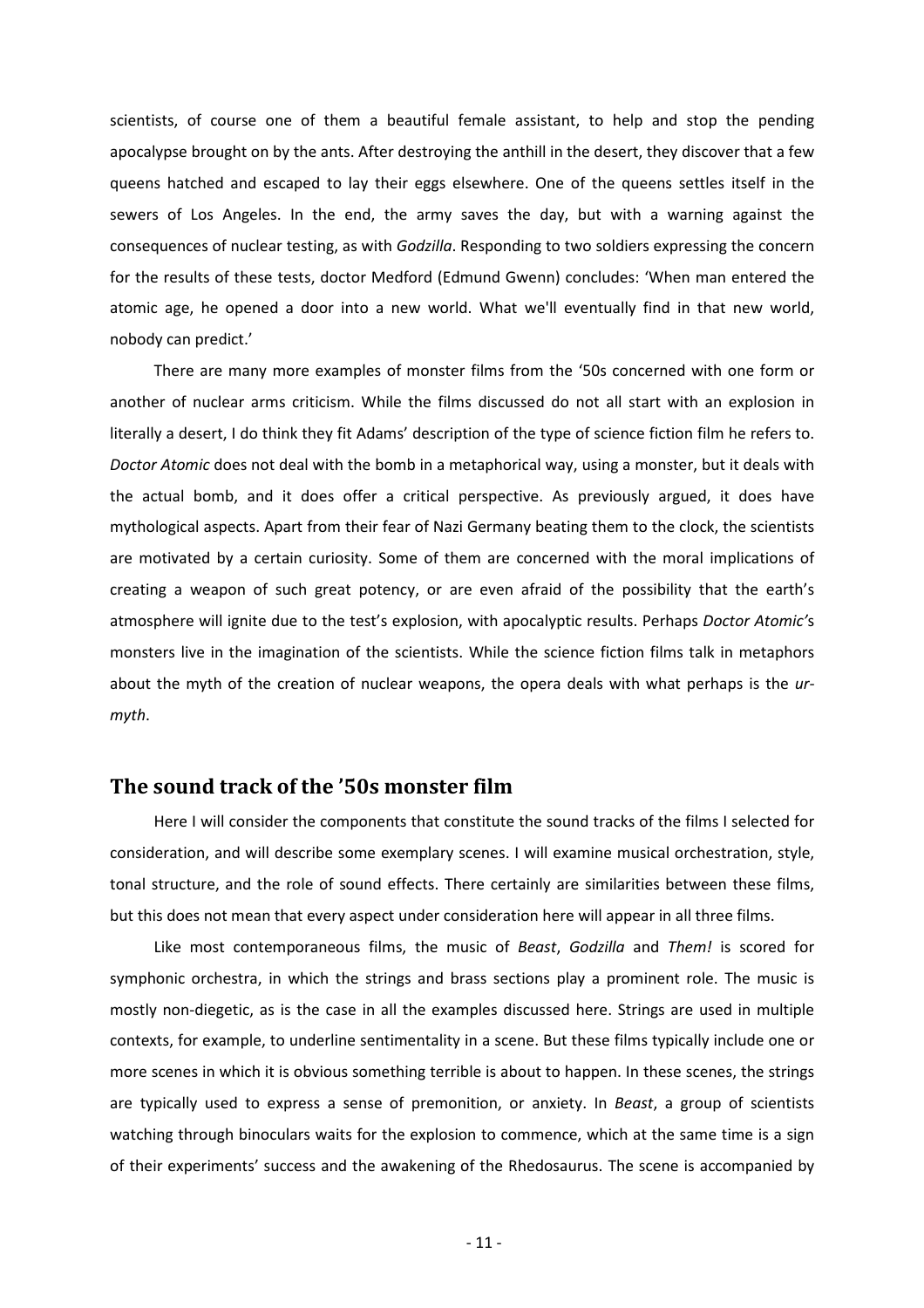the strings section, first playing a sequence of consonant chords placed on a low drone in the bass, progressively becoming more dissonant. When the countdown starts, the instrumentalists start to play with tremolo. In *Them!,* the protagonists descend into the ants' nest in the desert in order to destroy the colony. The scene depicting their entrance and descent into the nest is accompanied by the string section, playing dissonant tremolo figures. Other instruments play short dissonant figures in a way reminiscent of perhaps Webern's six orchestral pieces op. 6. A celesta is added, radiating an eerie atmosphere. In scenes where direct threat is apparent, for instance, when the film's featured monster is satisfying its appetite for destruction, the brass section typically becomes prominent. In the scene where *Godzilla* enters Tokyo in order to set it on fire, a threatening fragmentary modal melody, reminiscent of the *Dies Irae* hymn, played by the brass section and punctuated by a pounding timpani and piano is heard. In *Beast,* the monster's attack on the city is accompanied by the complete orchestra, but with conspicuous and dissonant brass figures.

In all these films, dissonance plays an important role, especially in scenes depicting frightening situations. Dissonance is not attained through the use of strict procedures, as for example chromatic saturation or dodecaphonic theory, but through a more arbitrary use of dissonant intervals or tone clusters. Additionally, *Them!* and *Godzilla* both make gratuitous use of irregular rhythmic structures. *Godzilla*'s pentatonic main theme, recurring throughout the film at moments of the monster's appearance, alternates between 4/4 and 5/4 time. In *Them!*, for instance, there is a scene in which a little girl, not talking because of the trauma she suffered in the desert, is confronted with the smell of formic acid by the scientists assisting the police. She panics, at which the police and the team of scientists travel to the desert in order to look for proof for their hypothesis. Hurried and rhythmically irregular music is scored to an orchestra including a percussively used piano, resembling perhaps Stravinsky's *Le Sacre du Printemps*.

In both *Godzilla* and *Them!* sound effects are used in ominous or fearful scenes. In the scene of Godzilla's first appearance, its victims-to-be are first awakened by the sound of a raging storm, until they become aware of a loud pounding sound, and panic. The monster becomes an acoustic threat by using a pounding drum-like sound for its gigantic feet threading the ground. This pounding sometimes fuses itself with the musical fabric, as in the scene depicting the destruction of Tokyo. Here, the pounding is not synchronous with the monster's movements. It is depicted in the musical space rather than being diegetic, and this time through a combination of the piano and timpani. In *Them!*, the vicinity of the monstrous ants becomes apparent to both the viewer and the characters in the film though the high-pitched sound they make, which supposedly is a form of communication.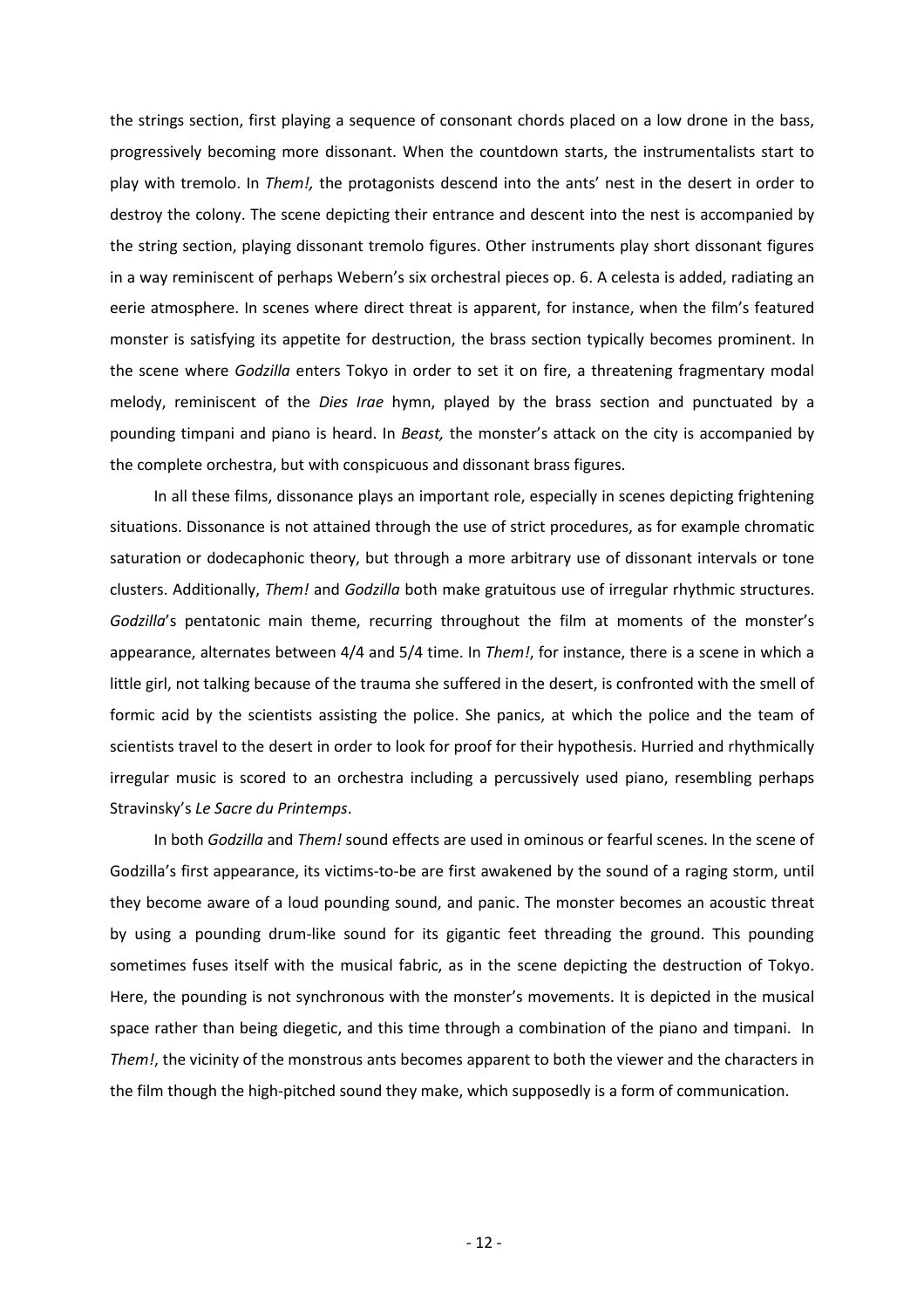## **Science fiction film music in** *Doctor Atomic*

Musically, *Doctor Atomic* shares some of the general aspects discussed above. Of course, it is scored for symphony orchestra, expanded with assorted percussion instruments, a celesta and a computer controlled sound system. The computer controlled sound system is used to play back diverse sound effects and passages of *musique concrète* prescribed in the score.

#### *Overture*

The opera starts with a *musique concrète*-like sound collage. On the DVD of the 2007 performance of *De Nederlandse Opera* (directed by Peter Sellars), the collage is visually accompanied with vivid and unflattering war imagery. This sound collage is suddenly interrupted by a loud and dissonant sound cluster in the brass section. More sound clusters in different sections of the orchestra follow, while distorting the metre by accentuating seemingly random parts of the beat. The timpani add to this irregular and unpredictable rhythmic structure, while the metre changes between 3/4, 4/4, 2/4 and even 5/4. A loudly played minor ninth interval is to be heard in the brass section and other parts of the orchestra. After that follows a choral setting of an abstract from Henry DeWolf Smyth's report 'Atomic Energy for Military Purposes'. It explains the workings of nuclear fission in pseudo-scientific terms.<sup>33</sup>

Some of the elements identified in the previous chapter occur in the overture (such as dissonant tone clusters, the irregularly the pounding timpani, and ominous brass sounds of which the minor ninth leap is an example). The dissonance does not seem to be the result of dodecaphonic or other strict composition procedures. The procedure seems more arbitrary, like in the film music discussed earlier, and is aimed at the effect of shock or fear. The introductory sound collage (including among others the sound of a propeller airplane), while not directly referring to the three monster films, adds a cinematic touch to the whole.

#### *Rain over Sangre de Cristos*

 $\overline{\phantom{a}}$ 

The interlude 'Rain over Sangre de Cristos' depicts the Gadget (which was the code name for the Trinity bomb) hanging over the crib of seven year old Katherine Oppenheimer, with Kitty Oppenheimer and the Tewa maid Pasqualita waiting for the experiment to pass several miles away. The storm troubling the experiment continues relentlessly. A low orchestral drone in the brass and strings section is heard, supported by the recorded sound of rain and thunder. The orchestral passage builds up the tension in what sounds like a complex chromatic progression spiked with strong dissonance. The passage can in fact be reduced to a progression of occasionally overlapping

 $33$  The physics sung at the première were turned out to be incorrect. Adams changed the text and scoring to counter this problem in the version performed by *De Nederlandse Opera*.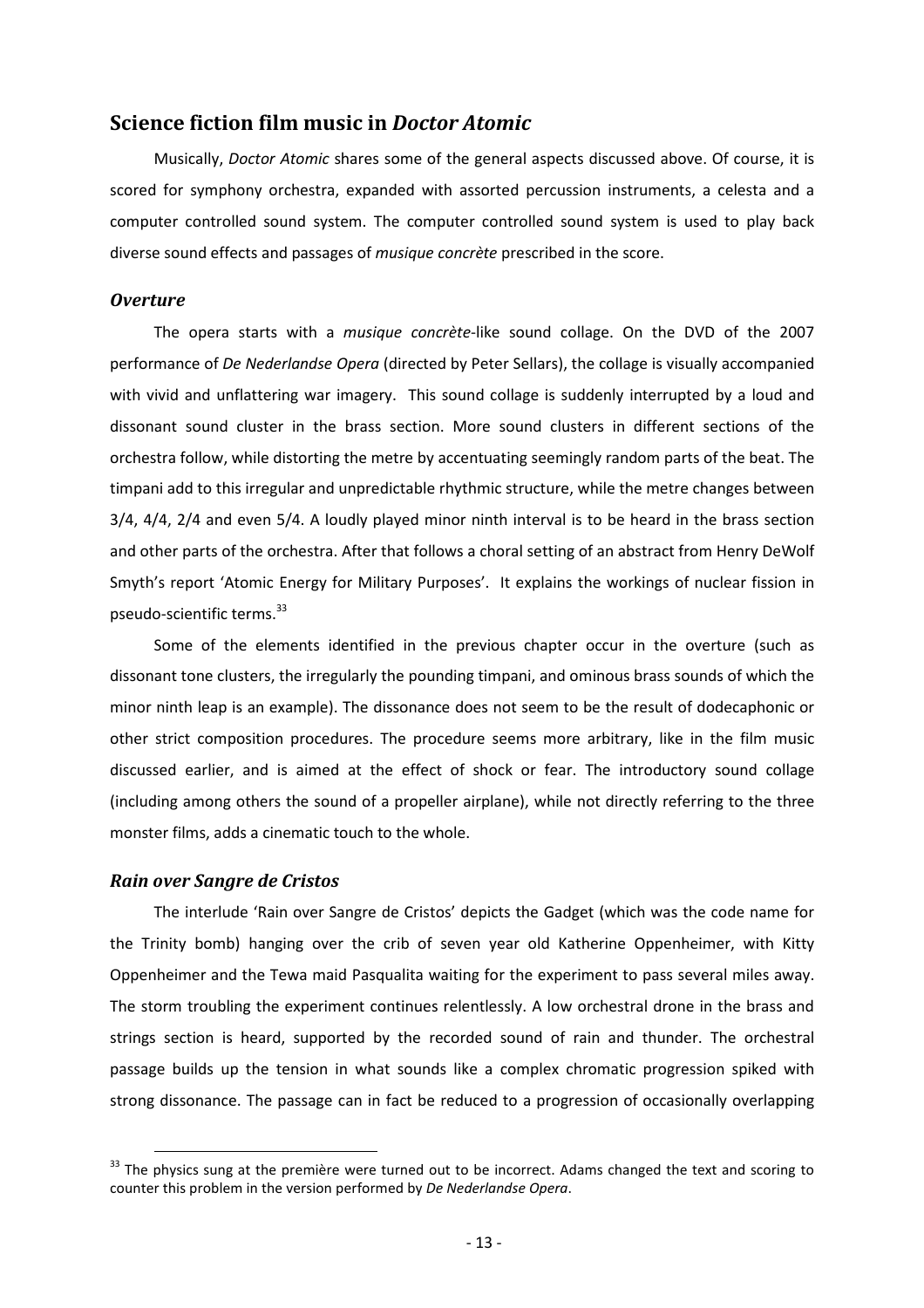chromatically shifting triads, starting with a B major chord, ending with a G sharp minor chord in bar 76. However, there is no real harmonic progression, and therefore the passage can hardly be regarded as tonal. Compare this passage to the scene from *Beast* in which professor Thurgood descends into the ocean, in order to study the Rhedosaurus. The orchestration and chord patterns are different, but similarly gradually shifting harmonic motion is heard.

In bar 76, a serialist sounding music is heard, played by the harp and a celesta. Katherine Oppenheimer awakens and starts to cry, at which Pasqualita starts to sing in order to lull her back to sleep:

*In the north the cloud-flower blossoms The cloud-flower blossoms And now the lightning flashes And now the thunder clashes And now the rain comes down! Ah my little one, my little one.* 

Pasquelita's melody is almost completely written in aeolic G sharp minor, with the only nonmodal note being one E sharp. The 'Ah' of the penultimate line is sung to a melisma spanning eight bars. Meanwhile, the chromatic passage returns once with both the harp and celesta, once without the harp. They are not literal reiterations, but nonetheless have a similar irregular rhythmic and intervallic structure. The passage is, on close inspection, serialist nor dodecaphonic. The pitches seem randomly ordered, except in the regard of their intervals. Dissonant intervals prevail, especially the major seventh and small second. However, in all three phrases, chromatic saturation is reached.

The bomb hanging over the crib during a tempest could be a metaphor for the threat of the loss of the innocence of science or humanity, or perhaps the threatening loss of innocent life. Pasqualita's modal melody and long melisma accentuates her otherness, and maybe also her being an oracular figure, as some kind of manifestation of Goethe's e*wig Weibliche*, as Adams argued. 'A lot of what Pasqualita sings verges on the incomprehensible – poetry by Muriel Rukeyser that has vague references to some tribal past, some prehistoric consciousness, with a hint of land being corrupted and a people being destroyed.<sup>34</sup> The cloud-flower in the song invokes the image of the mushroom cloud of a nuclear explosion, and the tingling chromatic sounds of the harp and celesta floating on the uncertain rhythms of the wind could be its spores, its nuclear fallout. In fact, a similar celesta figure can be heard in scene three of act one, when captain James Nolan warns general Leslie Groves and Oppenheimer about the horrible consequences of nuclear radiation. In *Them!,* an eerie celesta passage is to be heard during the descent into the anthill in the New Mexico desert. Of

<sup>34</sup> Thomas May, "John Adams on *Doctor Atomic"*, 228-9. John Adams, *Hallelujah Junction*, 286.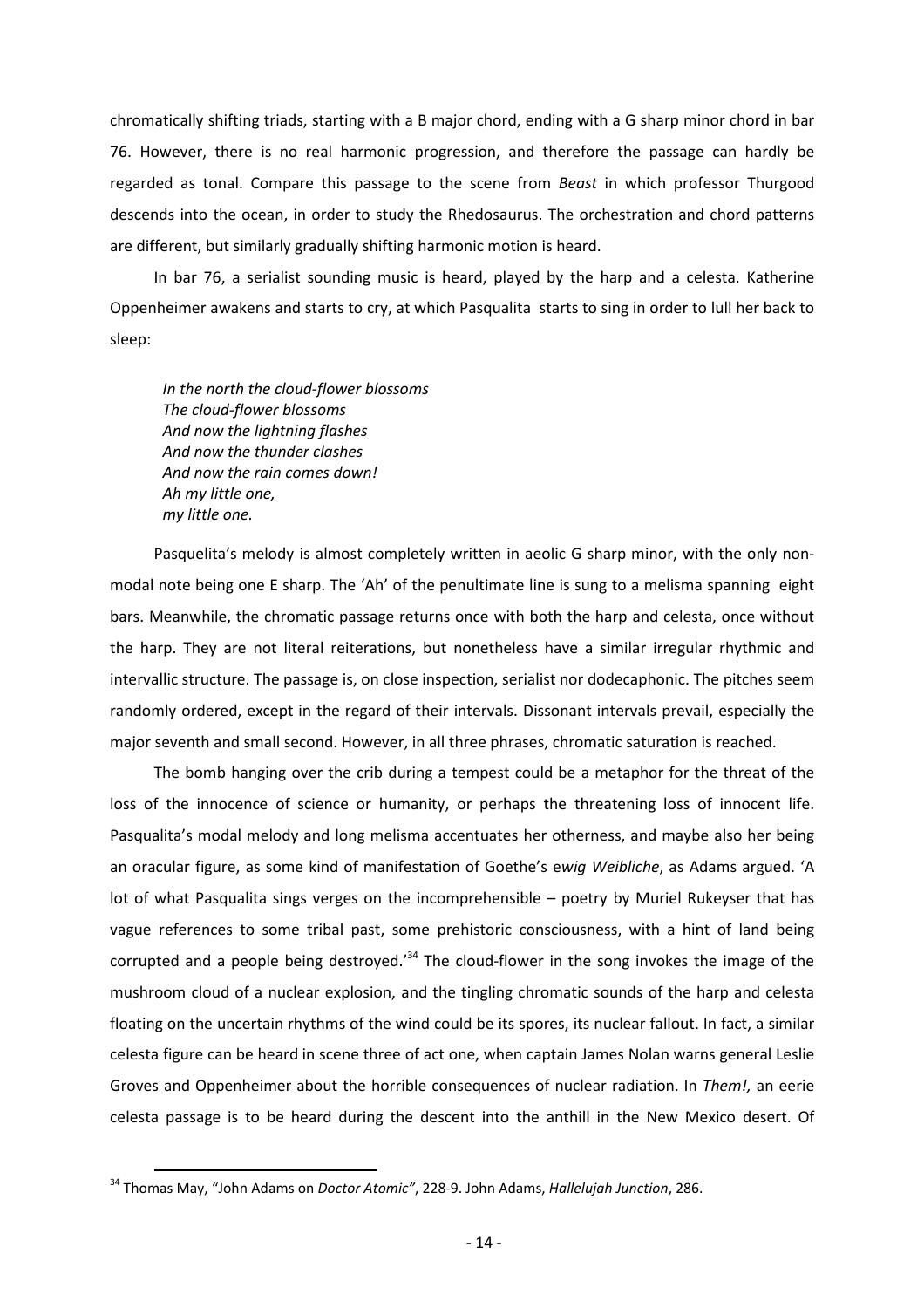course, there are differences between this music and the atonal melody in 'Rain over Sangre de Cristos'. The *Them!* scene is rhythmically less complex, more repetitive, and has less chromatic inflections.

#### *Batter my Heart*

At the end of act one, a few hours before the test will commence, Oppenheimer finds himself alone with the nuclear device. While earlier regarding the soul as a worthless concept, and advocating attacks on Japan without warning, confronted with the device and its possible dangers he seems to reflect on his role in the project, and finds himself trapped in a moral dilemma. The exact nature of his dilemma is unclear; his feelings of doubt are expressed through the seventeenth century John Donne holy sonnet 'Batter my Heart'.

As noted by Adams himself, the aria 'Batter my Heart' is perhaps the most archaic part of the opera.<sup>35</sup> Dissonance and irregularity make way for clear melodic gestures in D minor. The orchestral introduction, also in D minor, contains Adams' trademark energetically pulsating rhythms and harmonic stasis. But even here a comparison can be drawn to science fiction. At the core of the orchestral introduction is a drone on the tonic in the stings, which suddenly leaps up and increases in volume. The gesture is accompanied by a figure of flutes, of which the highest and most conspicuous pitch is the scale's third, F. This element is elaborated by breaking up the drone in a pulsating and elaborated ostinato centred on D minor, using the same stuttering increases and decreases in volume. In *Beast*, the countdown to the test in the beginning of the film is accompanied by a similar gesture, this time in E minor. While the scientists look through their binoculars in anticipation of the explosion, the strings play a slow figure embellishing the pitch of G, with the lower parts of the strings section playing a drone on E and G. Here the minor third interval plays an important role, as in the 'Batter my Heart' orchestral passage. Suddenly, when footage of a plane flying to the site of an actual nuclear test is shown, the tension is increased by the suddenly louder strings playing a radiant and vibrating G.

#### *Countdown Part I*

Perhaps the most striking example of a film reference in *Doctor Atomic* is the first part of the countdown in act 2, scene 3. Oppenheimer and Groves have just been told they are not dealing with a normal storm, but an unpredictable tropical one. Their experiment still has a chance of success during a small time frame of an hour in the morning to come, when the weather will calm. In the scene that follows, the strings start to play a jagged chromatic motive in sixteenth notes with a neighbouring note embellishment. The brass section plays a percussive figure, accenting different

<sup>35</sup> John Adams, *Hallelujah Junction*, 285-6.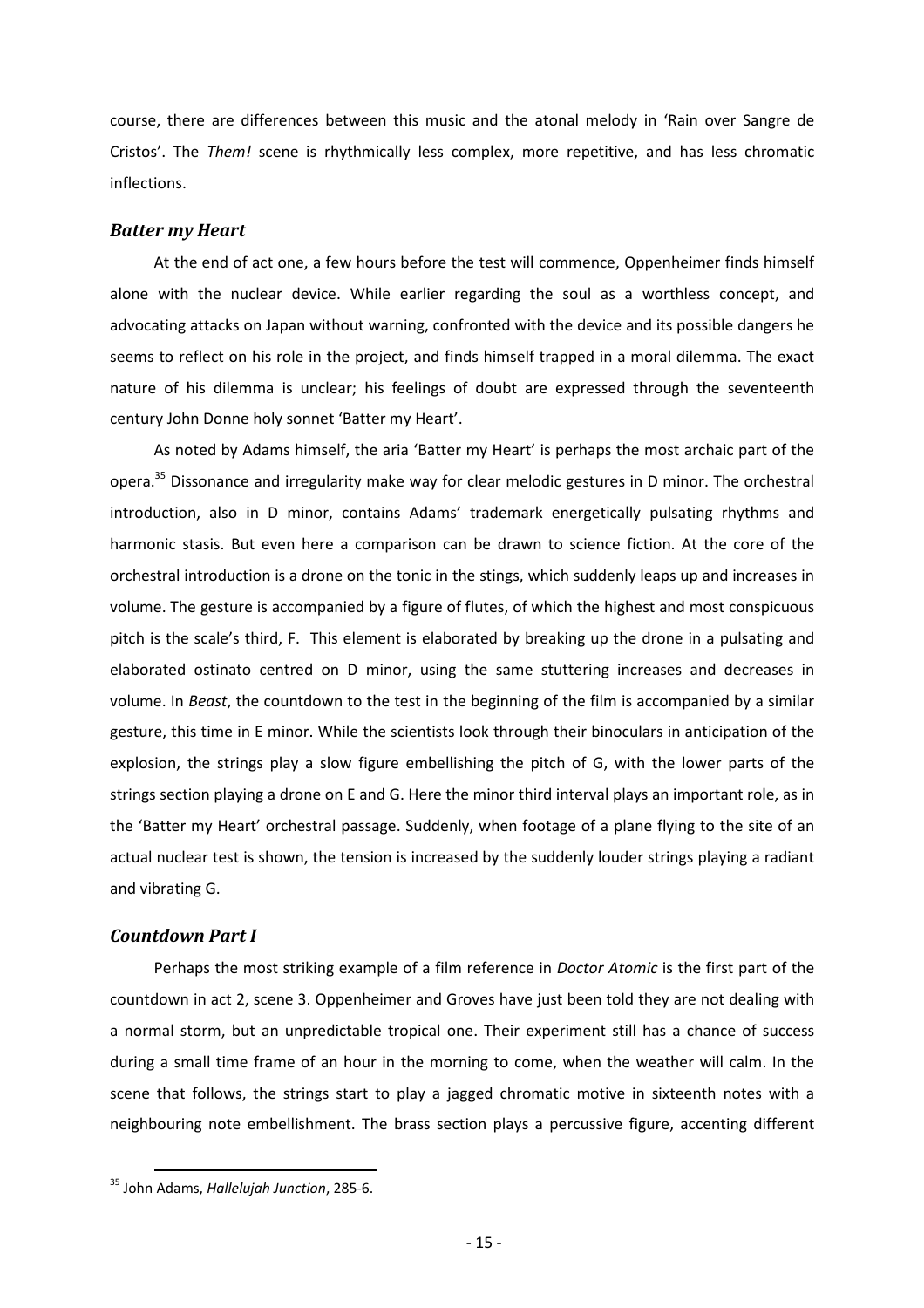parts of the beat, and thus creating an irregular rhythmic structure. The choir sounds ominous shrieks, also in an irregular pattern. Then the brass mutes, and the strings temporarily interrupt their unnerving motion, sustaining the rhythmic irregularity initiated by the brass section. The timpani starts to pound in fragmented triplet figures, placing accents off the beat at random moments. The choir starts a descending six-note figure two bars long, followed by similar figures of different lengths.

During a scene in *Beast* professor Nesbitt falls ill after the monster's attack, and is transported to New York by airplane. The music in this scene sounds conspicuously similar to the 'Countdown Part I' fragment, as if the latter paraphrases the former. The *Beast* fragment contains a similar jagged string motif of sixteenth notes with a conspicuous neighbouring note embellishment. The brass section plays staccato contretemps figures, but here in a more predictable fashion than in *Doctor Atomic*. There is another, perhaps less obvious resemblance. A repeated long note sounds in the horns, and then is followed by a rising six note figure. Where the brass figure here has a glorious ring to it, the more chromatic and stretched vocal descent in *Doctor Atomic* has an opposite, perhaps terrifying effect.

#### *Mixing and sound effects*

There is another important aspect that adds to the *Doctor Atomic* experience. While this is not a first in Adams' work, *Doctor Atomic* makes use of elaborate sound mixing. The orchestral and vocal parts are meant to be electronically amplified, and surround sound mixing applied to especially the sound effects increases the audience's submergence in the music. Surround sound is of course especially reminiscent of the cinema, and is widely used in modern science fiction films. The films considered in this thesis do not use any of these types of sound mixing techniques, but monaural sound. While in *Doctor Atomic* the use of these surround effects does not add to the linkage of the work to '50s science fiction, it does link to the opera's filmic dimension, and attracts attention to the sound effects. Also*,* many sound effects are used, as for instance the thunder and rain effects in 'Rain over Sangre de Cristos'.

One of the effects in the opera, namely the bomb's explosion towards which the whole work is set, was created in a way similar to the roar of the monster *Godzilla*. Adams describes the conception of the explosion effect as follows: '[…] I chose to create an extended orchestral countdown, a panoply of clocks, some ticking, others pounding like pile drivers, each at its own tempo. Underneath the clock polyphony is a bone-rattling booming coming from loudspeakers that surround the audience. I made the sound from a sampled timpani roll, which I looped and processed with heavy resonant filtration. To this I added, at the peak moment, a cluster of recorded baby screams that shrieks across the physical space of the theatre like a sonic knife, slashing the darkness.' In 'Atomic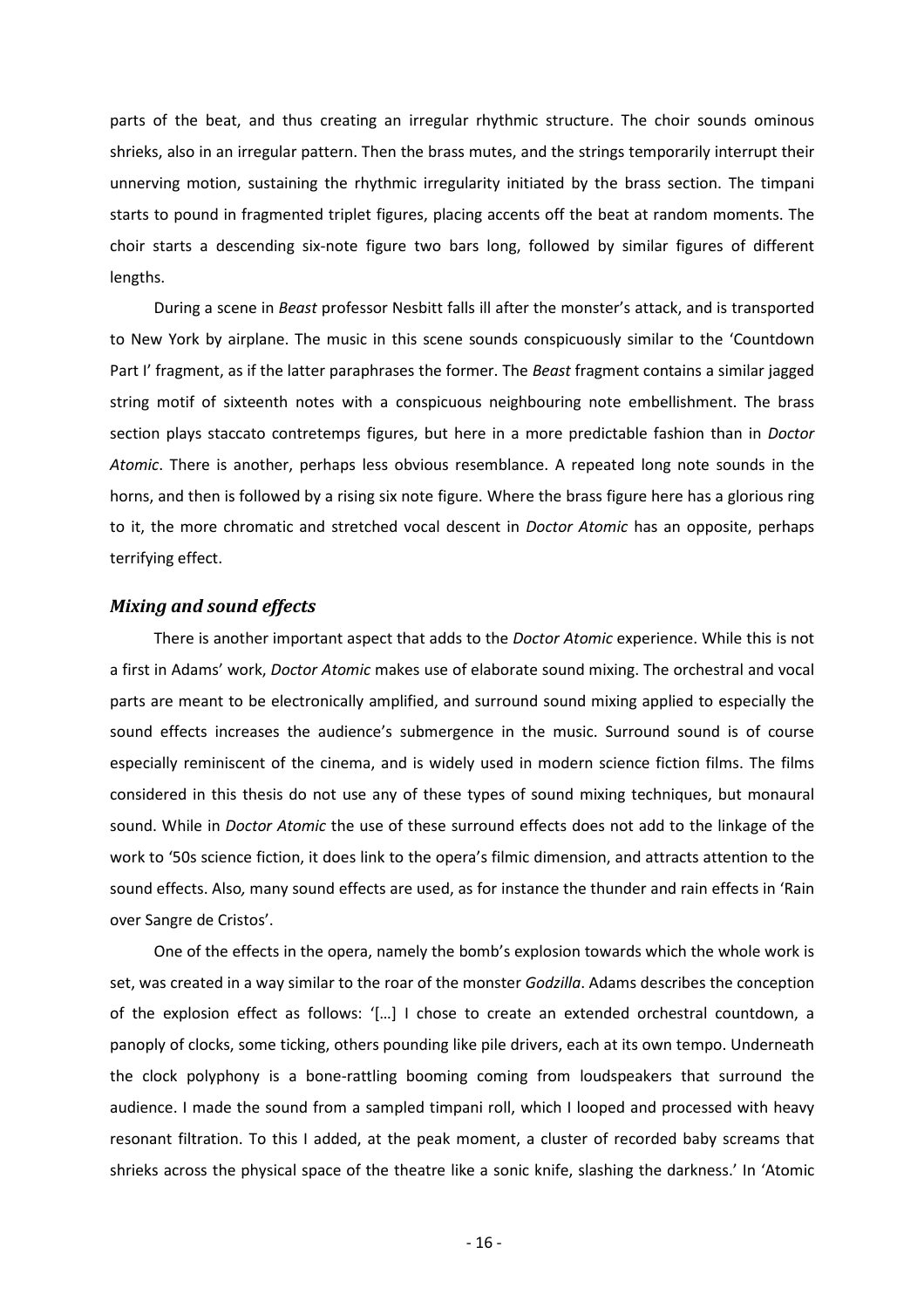Overtones and Primitive Undertones', Shuhei Hosokawa cites and translates sound engineer Ichiro Minawa describing the process by which the roar was created: '[…] we decided to use musical instruments and we played the bass. But in order to efface the instrument-like sound, we loosened all the strings and played various parts of them. […] We tried to record hundreds of sounds and selected the usable ones. Then we changed the speed of tape and added echo, and synthesised and processed them.'<sup>36</sup> The technological means by which the *Gojira* effects were created were much more primitive, but both are based on the idea of using a recorded instrumental sound and distorting it to create a sound effect.

# **Conclusion**

l

In this thesis I have examined musical, mythical and nuclear-critical aspects of both *Doctor Atomic* and my selection of science fiction films. In the scenes of the opera I've examined, either stylistic elements occur which are also prominent in the science fiction film soundtracks discussed, or the musical material directly resembles that of a certain film scene. In some cases, especially those of 'Countdown Part I' and the orchestral introduction to 'Batter my Heart', it is not unthinkable that they were actually based on the film music in question. It is of course possible that there are other films that resemble certain scenes in *Doctor Atomic*. It is not only the musical material that can make one think of science fiction. Both the opera and films contain a mythological dimension. There are some differences in this respect between *Doctor Atomic* and the science fiction films that I examined. In *Doctor Atomic* the subject matter is treated in a more serious way: there is no need to use an unrealistic metaphor like a monster for either nuclear weaponry or the dangers and fears it brought into the world. But it still has a critical message as its core. A conflict between nature and technology, between spirituality and science without moral considerations can be seen in it.

Not only can those musical, mythological and critical aspects be read in the opera, but as we have seen, they were intentional. The association of *Doctor Atomic* with an emblem of fear of nuclear warfare in the form of science fiction serves to underline its actual subject matter: the moral dilemma faced by J. Robert Oppenheimer and his team of scientists, and the fear their creation was to inspire for many years to come. Adams said he did not want to lecture his audience. The libretto and staging were mainly Sellars' work, but Adams' contribution to the project, including the choice of referring to science fiction music, seems to make the nuclear arms criticism latent in *Doctor Atomic* all the more outspoken.

<sup>36</sup> Shuhei Hosokawa, "Atomic Overtones and Primitive Undertones: Akira Ifukube's Sound Design for *Godzilla*" in *Off the Planet: Music, Sound and Science Fiction Cinema* ed. Philip Hayward (Eastleigh: John Libbey Publishing, 2004), 48.